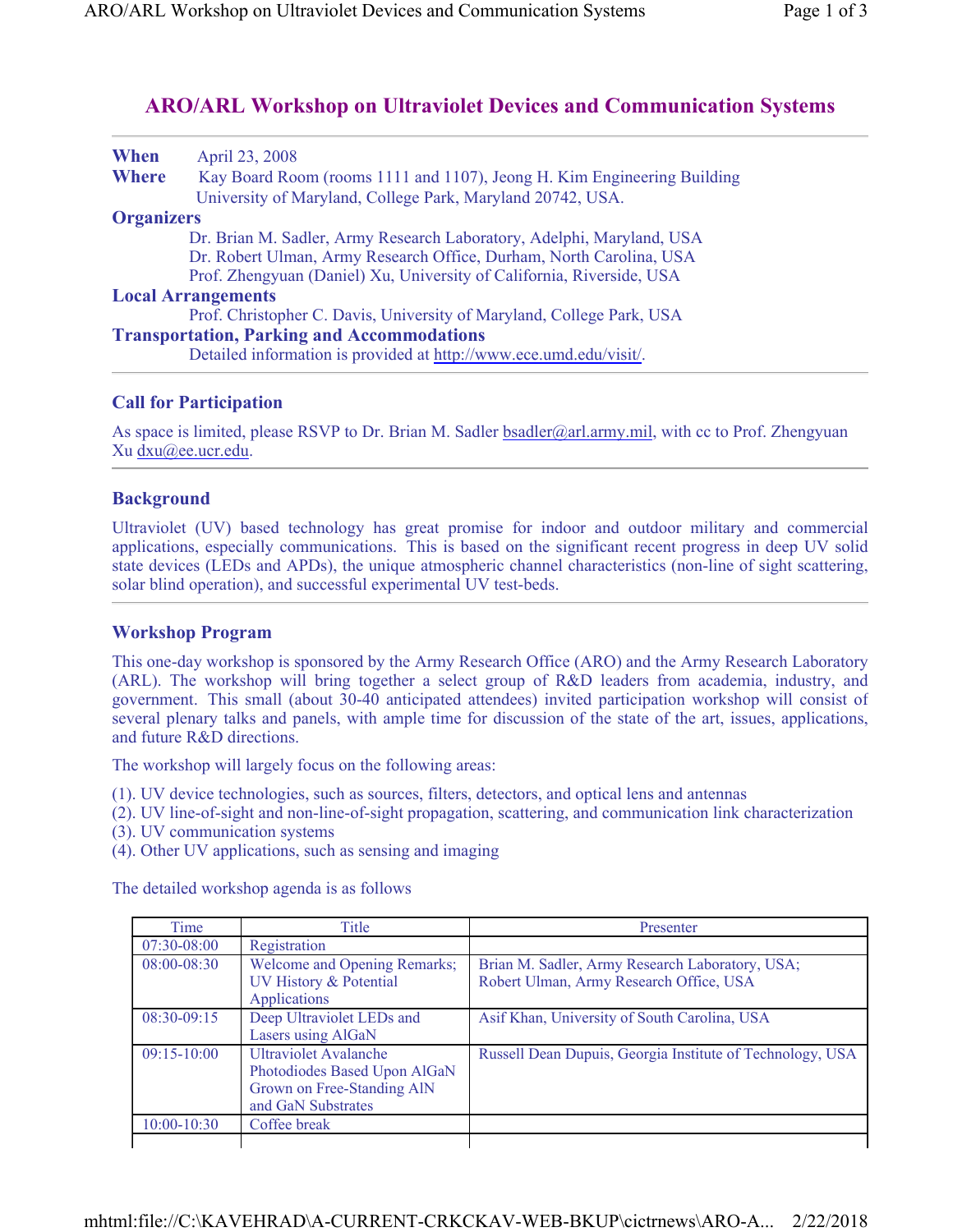| $10:30-11:15$ | SiC Avalanche Photodiodes                                                         | Joe C. Campbell, University of Virginia, USA                                                                                                                                                                                                                                                                                                                            |
|---------------|-----------------------------------------------------------------------------------|-------------------------------------------------------------------------------------------------------------------------------------------------------------------------------------------------------------------------------------------------------------------------------------------------------------------------------------------------------------------------|
| $11:15-12:00$ | <b>Atmospheric Propagation Effects</b><br>Relevant to UV Communication            | Arun K. Majumdar, Naval Air Warfare Center, CA, USA                                                                                                                                                                                                                                                                                                                     |
| 12:00-13:00   | Lunch on-site                                                                     |                                                                                                                                                                                                                                                                                                                                                                         |
| 13:00-13:45   | The Indoor Optical Wireless<br>Channel: Characteristics and<br>Challenges         | Dominic O'Brien, Oxford University, UK                                                                                                                                                                                                                                                                                                                                  |
| 13:45-14:30   | <b>Solar Blind Ultraviolet</b><br>Communication Test-bed and<br>Performance Study | Zhengyuan Xu, University of California, Riverside, USA                                                                                                                                                                                                                                                                                                                  |
| 14:30-15:00   | Coffee break                                                                      |                                                                                                                                                                                                                                                                                                                                                                         |
| 15:00-16:00   | Panel discussion session                                                          | Christopher C. Davis, University of Maryland, USA;<br>Mohsen Kavehrad, Pennsylvania State University, USA;<br>Brian M. Sadler, Army Research Laboratory, USA<br>(moderator);<br>Isaac Shpantzer, CeLight Inc., USA;<br>Robert Ulman, Army Research Office, USA (moderator);<br>Michael Wraback, Army Research Laboratory, USA;<br>Jian H. Zhao, Rutgers University, USA |
| $16:00-16:10$ | <b>Concluding Remarks</b>                                                         | Brian M. Sadler, Army Research Laboratory, USA;<br>Robert Ulman, Army Research Office, USA                                                                                                                                                                                                                                                                              |

Details of confirmed talks and speakers:

(1). "UV History & Potential Applications"

| Dr. Brian M. Sadler      | Dr. Robert Ulman       |
|--------------------------|------------------------|
| Army Research Laboratory | Army Research Office   |
| AMSRD-ARL-CI-CN          | Research Triangle Park |
| Adelphi, MD 20783        | Durham, NC 27709-2211  |

(2). "Deep Ultraviolet LEDs and Lasers using AlGaN"

Asif Khan Distinguished Professor of Engineering and Carolina Distinguished Professor Department of Electrical Engineering University of South Carolina Columbia, SC 29208

(3). "Ultraviolet Avalanche Photodiodes Based Upon AlGaN Grown on Free-Standing AlN and GaN Substrates"

Russell Dean Dupuis Professor and Steve W. Chaddick Endowed Chair in Electro-Optics School of Electrical and Computer Engineering Georgia Institute of Technology Atlanta, GA 30332

(4). "SiC Avalanche Photodiodes"

Joe C. Campbell Lucian Carr Professor of Electrical and Computer Engineering University of Virginia Charlottesville, VA 22904